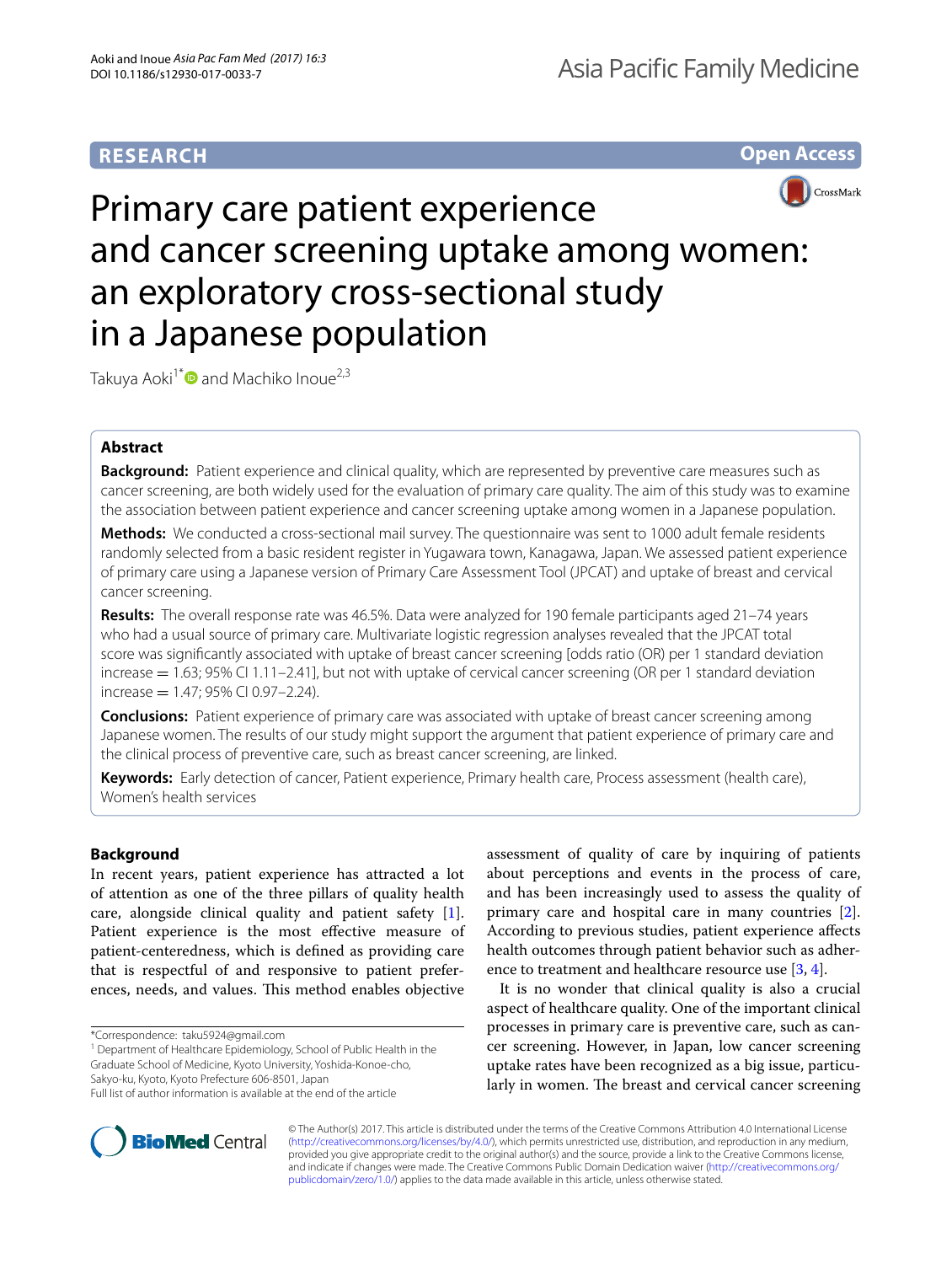rates are still 43.4 and 42.1%, respectively, which are lower than the rates in other OECD countries [\[5](#page-5-4)[–7](#page-5-5)], although incidences of the breast and cervical cancer have progressively increased. In Japan, the 2012 agestandardized incidence rates for the breast and cervical cancer were 64.3 and 24.0 per 100,000 women, respectively [\[8\]](#page-5-6).

The Japanese unique primary care delivery system is one of the possible causes of the low cancer screening uptake among women. In Japan, primary care is typically delivered by specialists, who switch from hospital-based specialty practice to mixed primary/specialty care outpatient practice without emphasis on training for preventive care. Thus, generally, primary care providers, except for gynecologists, do not directly participate in breast and cervical cancer screening tests. However, there is no doubt that all primary care physicians should have a role in promoting cancer prevention activities for women in Japan as women have greater access to their primary care physician than any other physicians, and primary care physicians usually have a trusted and valued relationship with patients [\[9](#page-5-7)].

Previous findings from other countries revealed that patient experience correlates with the clinical process of care for prevention and disease management in primary care settings [\[10](#page-5-8), [11](#page-5-9)]. Therefore, it is increasingly important to recognize the association between patient experience and other aspects of healthcare quality represented by clinical quality in order to improve our understanding of the quality of healthcare. However, it is unclear whether there is a similar association between patient experience and clinical quality in the Japanese setting. In this study, we specifically aimed to investigate the association between patient experience of primary care and uptake of breast and cervical cancer screening among Japanese women.

# **Methods**

We conducted a cross-sectional study to examine the association between patient experience of primary care and cancer screening uptake among women. Ethical approval was obtained from Hamamatsu University of author's former affiliation (approval number E15-089).

# **Subjects**

Potential study participants were randomly selected from adult female residents in Yugawara Town in Kanagawa Prefecture, Japan, by using systematic random sampling from a basic resident register. Yugawara Town is located in the southern part of the Kanto area of eastern Japan. The total population of Yugawara Town was 26,442 according to the 2015 population census [\[12\]](#page-5-10), with 35.8% of residents ≧65 years old. In terms of occupational structure, employment was provided by primary industry for 3.4%, secondary industry for 17.4%, and tertiary industry for 79.1%.

Of the potential participants, eligible participants were women aged 21–74 years who had at least one usual source of care (USC). We defined the eligible age range to cover the recommended age groups for both breast and cervical cancer screening (breast cancer screening: aged 50–74 years; cervical cancer screening: aged 21–65 years) by Japanese guidelines for breast and cervical cancer screening [\[13,](#page-5-11) [14](#page-5-12)], and recommendations from the United States Preventive Services Task Force (USPSTF) [[15\]](#page-5-13). For this study, we used the same three questions and the algorithm in the JPCAT [\[16](#page-5-14)] as an original Primary Care Assessment Tool adult expanded version (PCAT-AE) [\[17](#page-5-15)] to identify an individual's USC and the strength of that affiliation: (1) Is there a doctor that you usually go if you are sick or need advice about your health? (usual source); (2) Is there a doctor that knows you best as a person? (knows best); and (3) Is there a doctor that is most responsible for your health care? (most responsible). A participant was considered to have a USC if she answered positively to any one of the three questions.

We sent a self-administered questionnaire to total 1000 randomly selected adult women from the registers of sampling site. The data were collected between July and August 2015. Four weeks after the initial mailing, a reminder was sent out to increase the response rate. Regardless of whether the participants responded to the survey, they were given small gifts worth 200 JPY.

#### **Measures**

# *Patient experience of primary care*

We used the JPCAT [[16\]](#page-5-14) for data collection (Additional file [1](#page-5-16)). The JPCAT was based on the PCAT-AE [\[17](#page-5-15)], which was developed by Johns Hopkins Primary Care Policy Center, to measure the quality of primary care using patient experience in Japan. This 29-item tool comprises six multi-item subscales representing five primary care principles: first contact, longitudinally, coordination, comprehensiveness, and community orientation [\[18](#page-5-17)]. The JPCAT scoring system is structured as follows: each response on a five-point Likert scale is reduced by a factor of 1 and multiplied by 25. The score for each of the domains is computed as the mean value for all converted scale scores in that domain. Thus the domain scores range from 0 to 100 points, with higher scores indicating better performance. The total score is the mean of six domain scores and reflects an overall measure of the quality of core primary care principles. Previous work has shown that the JPCAT has good reliability and validity [[16](#page-5-14)].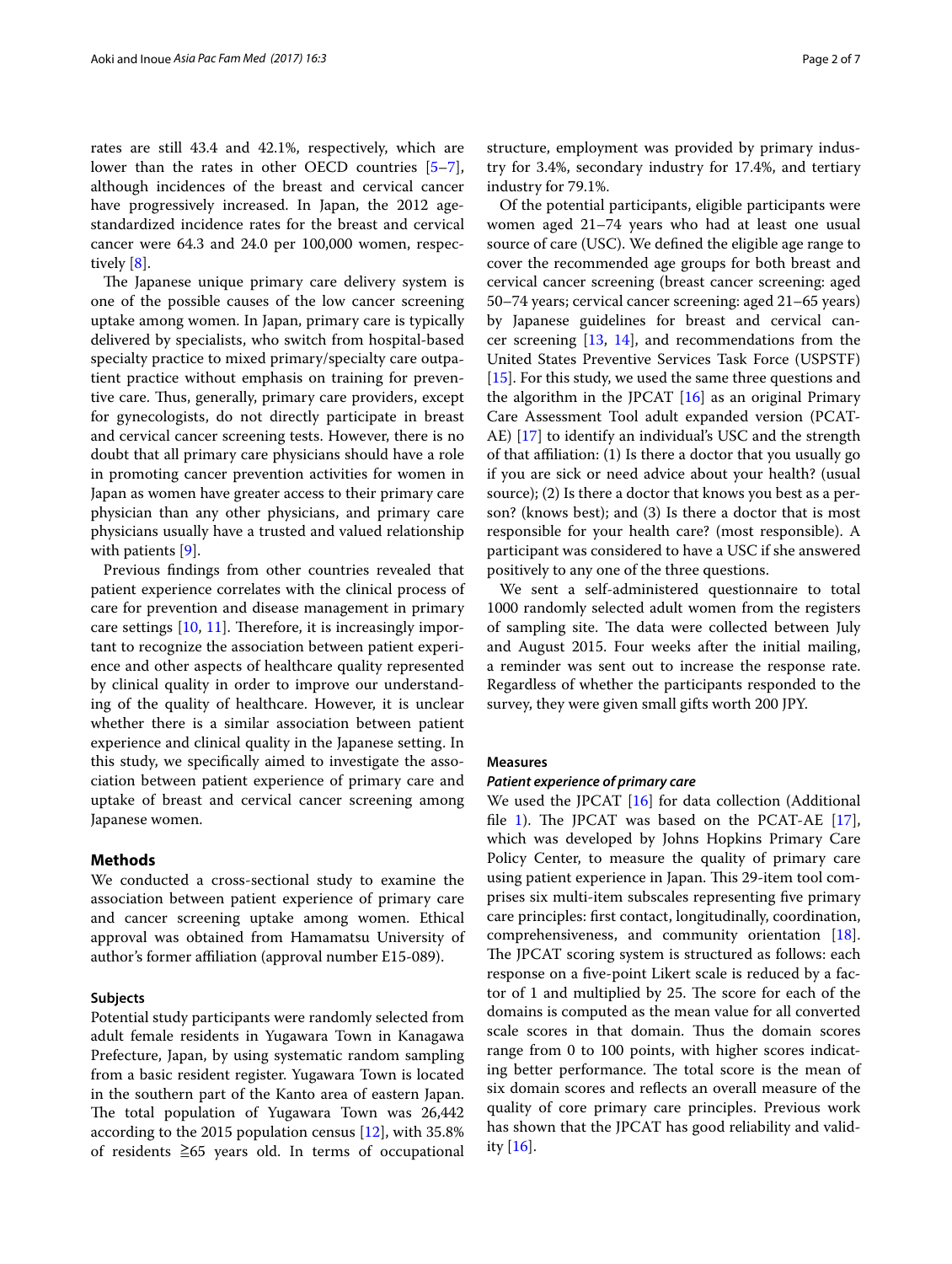# *Uptake of cancer screening*

The primary outcome measures in this study were uptake of breast and cervical cancer screening. Female participants answered questions about their breast and cervical cancer screening histories. According to Japanese guidelines for breast and cervical cancer screening [[13](#page-5-11), [14\]](#page-5-12), and recommendations from the USPSTF [[15](#page-5-13)], uptake of cancer screening was defined as completion of screening test within the last 2 years of the study period. Uptake of breast cancer screening was derived from the question "Have you completed breast cancer screening test within the last 2 years?" Similarly, uptake of cervical cancer screening was derived from the question "Have you completed cervical cancer screening test within the last 2 years?" Female participants answered the questions on binary scale ("yes" or "no").

# *Covariates*

Covariates were selected on the basis of a literature review to identify factors that may confound the association between patient experience and cancer screening uptake. We included covariates for age, years of education, household income, and self-rated health. All covariates, except for age, were evaluated as categorical variables by a self-administered questionnaire.

# **Analyses**

Descriptive statistics were obtained for the characteristics of the female respondents and the JPCAT scores. According to Japanese guidelines [[13](#page-5-11), [14\]](#page-5-12) and recommendations from the USPSTF [[15\]](#page-5-13), responses from women aged 50–74 years were analyzed for breast cancer screening uptake, and responses from women aged 21–65 years were analyzed for cervical cancer screening uptake. We defined the eligible age ranges, which are the recommended age groups for screening by both Japanese and the USPSTF guidelines. Unadjusted association between the JPCAT total score and cancer screening uptake was analyzed by the Student's *t* test. To determine whether the JPCAT total score was associated with cancer screening uptake, we used multivariate logistic regression analysis. The following possible confounders were included in the analysis: age, years of education, household income, and self-rated health. We had two primary outcomes; therefore, we used a Bonferroni correction to control type I error, and only those associations with  $P < 0.025$  were considered to be significant. In addition, we performed exploratory analyses of the cancer screening uptake in relation to each domain score of the JPCAT. Missing data were uncommon for independent variables included in the regression model (0–5.1% missing data); therefore, we performed complete case analyses.

According to the sample size formula shown in a previous study, events per variable values of  $\geq$ 10 were necessary for logistic regression analysis [[19](#page-5-18)]. We estimated a minimum sample size of 125 because the maximum number of variables was five in this study, and the proportion of cancer screening uptake within the last 2 years in our target population was assessed to be 0.40 according to the 2013 Japanese comprehensive survey of living conditions [\[7](#page-5-5)]. We used SPSS version 23 for statistical analyses.

# **Results**

A total of 465 (46.5%) individuals responded to the mail survey. In the responses, we excluded participants aged <21 or >74 years, and participants who did not have a USC. We performed analyses of the 190 participants with complete data for the variables (Fig. [1](#page-2-0)).

Table [1](#page-3-0) shows the individual characteristics of the 190 eligible participants surveyed. Among the participants, 47.9% were found to be aged  $>65$ , and 55.8% of participants had no college education. The proportion of participants who underwent breast and cervical cancer screening within 2 years were both 43.2%.

Table [2](#page-3-1) shows the mean and standard deviation of the JPCAT scores. The average JPCAT total score was 52.3 out of 100 points; the most highly scored domain was longitudinally (65.7), and the most poorly scored domain was comprehensiveness (services provided) (37.2). The univariate associations between patient experience of primary care and outcomes are also shown in Table [2](#page-3-1). The JPCAT total score was significantly associated with

<span id="page-2-0"></span>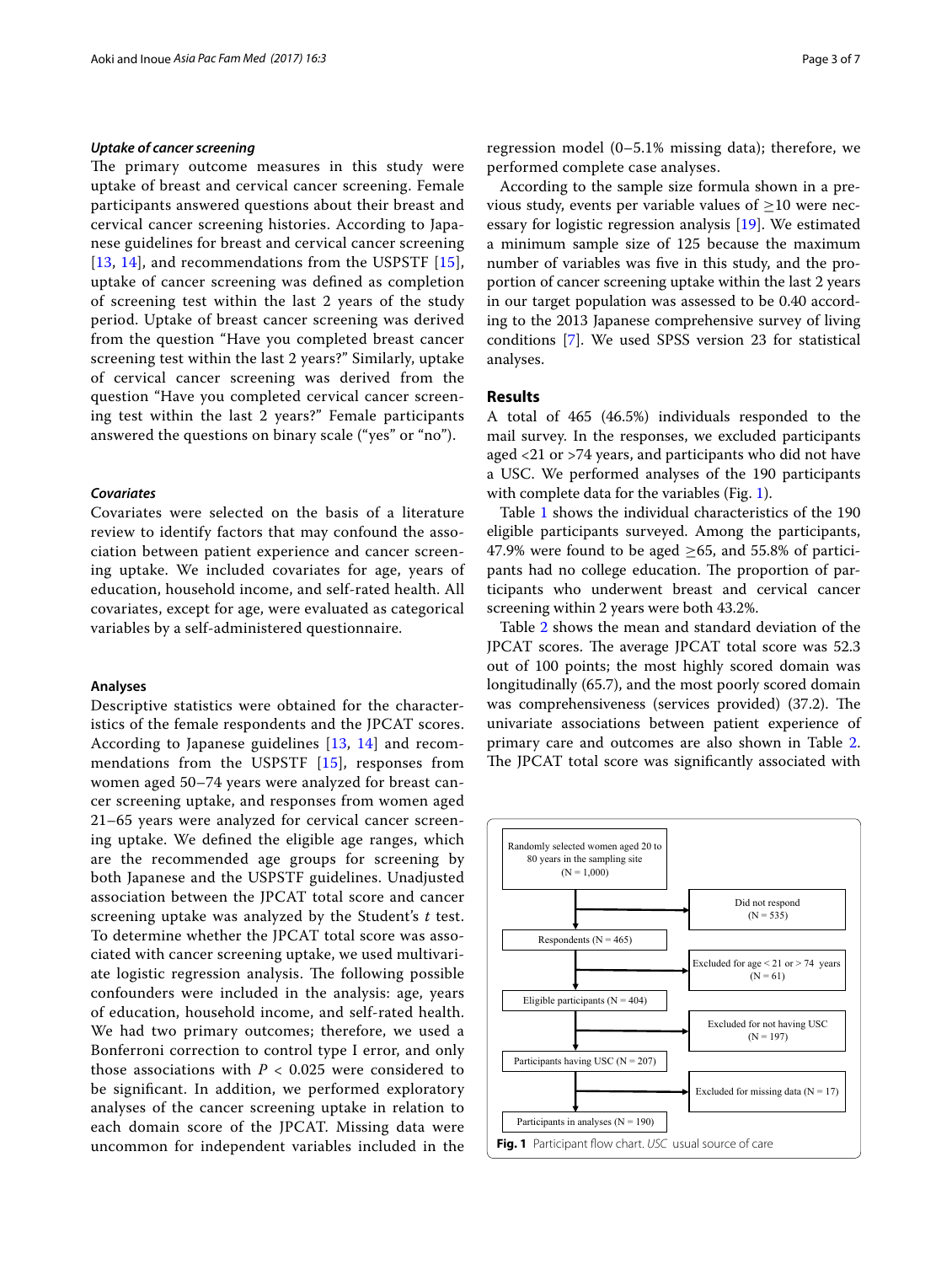<span id="page-3-0"></span>

|  |  | Table 1 Participants' characteristics ( $N = 190$ ) |  |
|--|--|-----------------------------------------------------|--|
|--|--|-----------------------------------------------------|--|

| Characteristic                        | Number (%) |
|---------------------------------------|------------|
| Age (years)                           |            |
| $21 - 49$                             | 35 (18.4)  |
| $50 - 64$                             | 64 (33.7)  |
| $65 - 74$                             | 91 (47.9)  |
| Education                             |            |
| Less than high school                 | 25 (13.2)  |
| High school                           | 81 (42.6)  |
| Junior college                        | 63 (33.2)  |
| More than or equal to college         | 21(11.1)   |
| Annual household income (million JPY) |            |
| <2.00 (=18,000 US dollar)             | 49 (25.8)  |
| $2.00 - 4.99$                         | 100 (52.6) |
| $\geq 5.00$                           | 41 (21.6)  |
| Self-rated health                     |            |
| Very good                             | 25 (13.2)  |
| Good                                  | 45 (23.7)  |
| Neutral                               | 66 (34.7)  |
| Poor                                  | 44 (23.2)  |
| Very poor                             | 10(5.3)    |
| Breast cancer screening               |            |
| Uptake within 2 years                 | 82 (43.2)  |
| Cervical cancer screening             |            |
| Uptake within 2 years                 | 82 (43.2)  |

uptake of breast cancer screening  $(P = 0.008)$ , and community orientation domain score was associated with uptake of breast cancer screening. However, the association between the JPCAT total score and uptake of cervical cancer screening was not statistically significant.

Table [3](#page-4-0) shows the results of the multivariate logistic regression analyses modeling the association between patient experience of primary care and uptake of breast cancer screening. We used responses from women aged 50–74 years for the analyses. After adjustment for possible confounders, the JPCAT total score was positively associated with uptake of breast cancer screening [odds ratio (OR) per 1 standard deviation increase  $= 1.63$ ; 95% CI 1.11–2.41]. Community orientation had the strongest association with uptake of breast cancer screening (OR per 1 standard deviation increase  $= 1.80$ ; 95% CI 1.18– 2.70), followed by coordination (OR per 1 standard deviation increase  $= 1.57$ ; 95% CI 1.08-2.27).

Table [4](#page-4-1) shows the results of the multivariate logistic regression analyses modeling the association between patient experience of primary care and uptake of cervical cancer screening. We used responses from women aged 21–65 years for the analyses. In contrast with the results of breast cancer screening, the JPCAT total score was not significantly associated with uptake of cervical cancer screening (OR per 1 standard deviation increase  $= 1.47$ ; 95% CI 0.97–2.24). None of the domains of the JPCAT except for coordination were significantly associated with uptake of cervical cancer screening.

# **Discussion**

Our results revealed that patient experience of primary care was associated with uptake of breast cancer screening among Japanese women. This association persisted after adjustment for possible confounders. In addition, associations with breast cancer screening uptake were statistically significant for the coordination domain

<span id="page-3-1"></span>Table 2 Distribution<sup>a</sup> of JPCAT, and unadjusted correlation with breast and cervical cancer screening uptake

| Scale                                     | Total $(N = 190)$ | Breast cancer screening <sup>b</sup> ( $N = 155$ ) |                         | P value <sup>d</sup> | Cervical cancer screening $(N = 111)$ |                                             | P value <sup>d</sup> |
|-------------------------------------------|-------------------|----------------------------------------------------|-------------------------|----------------------|---------------------------------------|---------------------------------------------|----------------------|
|                                           |                   | Uptake $(N = 64)$                                  | Non-uptake ( $N = 91$ ) |                      |                                       | Uptake ( $N = 61$ ) Non-uptake ( $N = 50$ ) |                      |
| <b>JPCAT</b>                              |                   |                                                    |                         |                      |                                       |                                             |                      |
| Total score                               | 52.3 (15.6)       | 58.4 (15.7)                                        | 51.9(14.1)              | 0.008                | 53.7 (16.8)                           | 49.9 (14.6)                                 | 0.238                |
| First contact                             | 46.3(25.5)        | 52.9 (22.9)                                        | 50.4 (24.0)             | 0.514                | 43.9 (26.8)                           | 43.3 (25.1)                                 | 0.912                |
| Longitudinality                           | 65.7 (18.4)       | 70.0 (17.1)                                        | 65.0(19.1)              | 0.096                | 65.6 (18.2)                           | 64.6 (20.0)                                 | 0.782                |
| Coordination                              | 57.7(25.3)        | 64.8 (24.3)                                        | 58.1 (24.2)             | 0.096                | 58.2 (29.7)                           | 51.7(21.2)                                  | 0.196                |
| Comprehensiveness<br>(services available) | 56.9 (23.7)       | 60.2(22.4)                                         | 54.5 (23.6)             | 0.132                | 59.9 (25.0)                           | 55.4 (25.3)                                 | 0.349                |
| Comprehensiveness<br>(services provided)  | 37.2(26.7)        | 43.3 (28.4)                                        | 35.0(24.3)              | 0.055                | 44.1 (29.2)                           | 36.6(26.3)                                  | 0.167                |
| Community<br>orientation                  | 49.6 (21.2)       | 58.3 (21.1)                                        | 48.4 (19.1)             | 0.003                | 49.2 (22.5)                           | 46.9 (21.8)                                 | 0.586                |

*JPCAT* Japanese version of Primary Care Assessment Tool

<sup>a</sup> Mean (SD)

<sup>b</sup> Used responses from women aged 50–74 years

 $c$  Used responses from women aged 21-65 years

<sup>d</sup> *P* value by t test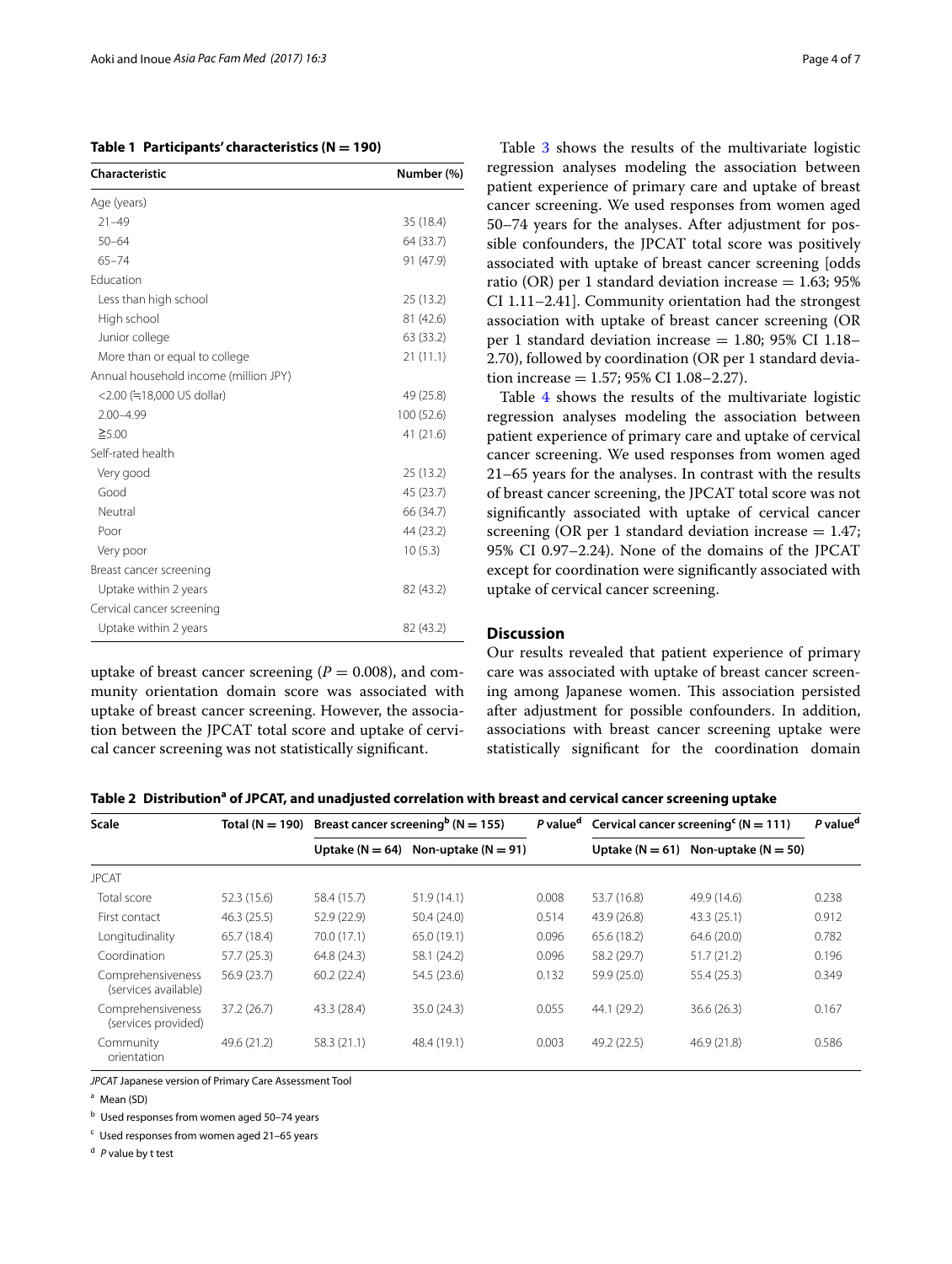<span id="page-4-0"></span>**Table 3 Factors associated with breast cancer screening uptakea (N = 155)**

| Scale                                  | aOR (95% CI) <sup>b</sup> | P value |
|----------------------------------------|---------------------------|---------|
| <b>JPCAT</b>                           |                           |         |
| Total score                            | $1.63(1.11 - 2.41)$       | 0.013   |
| First contact                          | $1.14(0.77 - 1.67)$       | 0486    |
| Longitudinality                        | $1.29(0.90 - 1.85)$       | 0.173   |
| Coordination                           | $1.57(1.08 - 2.27)$       | 0.020   |
| Comprehensiveness (services available) | $1.33(0.91 - 1.88)$       | 0.141   |
| Comprehensiveness (services provided)  | $1.24(0.87 - 1.79)$       | 0.232   |
| Community orientation                  | $1.80(1.18 - 2.70)$       | 0.006   |
|                                        |                           |         |

*JPCAT* Japanese version of Primary Care Assessment Tool, *aOR* adjusted odds ratio

<sup>a</sup> Used responses from women aged 50-74 years. Adjusted for age, years of education, annual household income, and self-rated health

**b** Per 1 standard deviation increase

<span id="page-4-1"></span>**Table 4 Factors associated with cervical cancer screening uptakea (N = 111)**

| Scale                                  | aOR (95% CI) <sup>b</sup> | P value |
|----------------------------------------|---------------------------|---------|
| <b>JPCAT</b>                           |                           |         |
| Total score                            | $1.47(0.97 - 2.24)$       | 0.068   |
| First contact                          | $1.19(0.75 - 1.88)$       | 0.435   |
| Longitudinality                        | $1.12(0.76 - 1.63)$       | 0.587   |
| Coordination                           | $1.53(1.00 - 2.33)$       | 0.048   |
| Comprehensiveness (services available) | $1.13(0.77 - 1.64)$       | 0533    |
| Comprehensiveness (services provided)  | 1.41 (0.95-2.09)          | 0.090   |
| Community orientation                  | 1.31 (0.86-1.99)          | 0.218   |

*JPCAT* Japanese version of Primary Care Assessment Tool, *aOR* adjusted odds ratio

<sup>a</sup> Used responses from women aged 21-65 years. Adjusted for age, years of education, annual household income, and self-rated health

**b** Per 1 standard deviation increase

score and community orientation domain score. By contrast, patient experience of primary care was not significantly associated with uptake of cervical cancer screening, although there was a trend for positive association between them.

Previous studies from other countries showed that patient experience was associated with clinical quality including cancer screening in primary care [\[10,](#page-5-8) [20,](#page-5-19) [21](#page-6-0)]. However, these findings were from settings in which primary care providers directly participate in breast and cervical cancer screening tests, unlike Japan. The results of our study could act as an extension of the research findings on the association between patient experience and clinical process of preventive care. In addition, the coordination domain of the JPCAT was associated with breast cancer screening uptake in this study. This finding suggests that better coordination between primary care

providers and specialists including gynecologists may be effective in encouraging breast cancer screening in Japan, reflecting a unique primary care delivery system.

Community-oriented primary care (COPC) is a continuous process by which primary care is provided to a defined community on the basis of its assessed health needs through the planned integration of public health practice with the delivery of primary care services. This link with public health places health promotion and disease prevention at the forefront of the COPC concept [[22\]](#page-6-1). In concordance with this concept of COPC, we found that the community orientation domain of the JPCAT was significantly associated with uptake of breast cancer screening.

In contrast to the results of breast cancer screening, the association between patient experience and cervical cancer screening was not statistically significant. These results might be caused by the difference in sample size, and also indicate the possibility that primary care providers in Japan have not been able to sufficiently demonstrate their role in younger residents' preventive care activities, in contrast to the case with older residents. In concordance with this finding, previous study showed that many Japan's primary care physicians have limited training in preventive care for young women and few provide it [[23\]](#page-6-2). However, the potential association between contribution of primary care to residents' preventive care activities and age group requires further study.

This is the first study revealing the association between patient experience and clinical quality represented by the process of preventive care in Japan. Characteristics of the Japanese primary care delivery system are helpful to reinforce the findings of previous studies about the association between these two domains. The PCAT is an established measure for the evaluation of patient experience of primary care internationally, and represents the core principles of primary care.

Our study had several potential limitations. First, there was a concern about the low response rate. However, in the case of patient experience surveys, there is little evidence that a low response rate introduces selective nonresponse bias [\[24](#page-6-3)]. Second, although self-reported survey is a useful method for evaluating uptake of cancer screening in population-based studies [\[25](#page-6-4)], recall bias may be a factor in this type of survey. For example, participants who have good patient experience possibly over-report preventive care activities. Social desirability bias might also limit the study if such participants responded more favorably than others and overreported uptake of cancer screening. Third, we could not assess unnecessary cancer screening according to the guidelines as a marker of lower clinical quality in this study. Fourth, the data were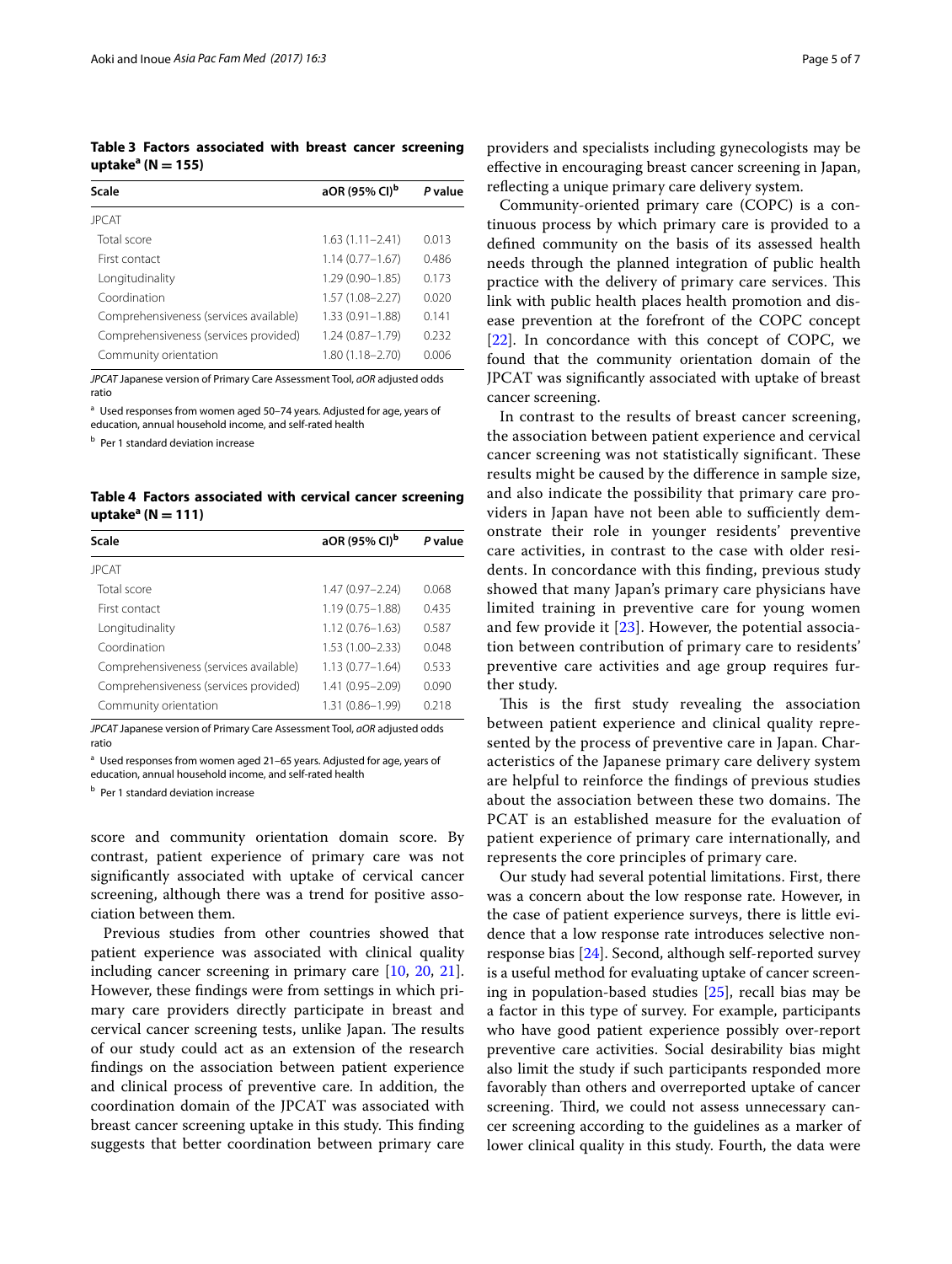cross-sectional and a causal relationship between patient experience of primary care and uptake of cancer screening cannot be definitely established. Fifth, this study population covered only restricted rural area in Japan, thus our study may have limited external validity.

# **Conclusions**

We found that patient experience of primary care was associated with uptake of breast cancer screening among women in the Japanese setting. The results of our study might support the argument that patient experience of primary care and the clinical process of preventive care, such as breast cancer screening, are linked.

# **Additional file**

<span id="page-5-16"></span>**[Additional file 1.](http://dx.doi.org/10.1186/s12930-017-0033-7)** Item contents of the Japanese version of Primary Care Assessment Tool.

# **Abbreviations**

JPCAT: Japanese version of Primary Care Assessment Tool; USC: usual source of care; PCAT-AE: Primary Care Assessment Tool adult expanded version; USPSTF: United States Preventive Services Task Force; OR: odds ratio; COPC: community-oriented primary care.

#### **Authors' contributions**

TA participated in the proposal's design, conducted the analyses, and drafted and completed the manuscript. MI participated in the proposal's design and data collection, and drafted and reviewed the manuscript. Both authors read and approved the final manuscript.

# **Author details**

<sup>1</sup> Department of Healthcare Epidemiology, School of Public Health in the Graduate School of Medicine, Kyoto University, Yoshida-Konoe-cho, Sakyo-ku, Kyoto, Kyoto Prefecture 606-8501, Japan. 2 Division of General Medicine and Primary Care, Beth Israel Deaconess Medical Center, Harvard Medical School, 330 Brookline Avenue, Boston, MA 02215, USA.<sup>3</sup> Department of Family and Community Medicine, Hamamatsu University School of Medicine, Shizuoka, 1-20-1 Handayama, Higashi-ku, Hamamatsu, Shizuoka Prefecture 431-3192, Japan.

#### **Acknowledgements**

The authors wish to thank Keiko Suzuki (Hamamatsu University School of Medicine) for her administrative work, and Kenji Watanabe (Keio University) and Emiko Ban (Keio University) for their contribution in developing questionnaire. We also wish to thank Yoshihumi Naito (Yugawara Town), Kazuhiko Asada (Yugawara Town), Giichiro Oiso (Hamamatsu University School of Medicine), Masakazu Fukuhara (Hamamatsu University School of Medicine), and the medical students of Hamamatsu University School of Medicine for their contribution in the questionnaire survey.

# **Competing interests**

The authors declare that they have no competing interests.

# **Availability of data and materials**

According to the terms of approval of the ethical committee of Hamamatsu University, data cannot be published without informed consent from participants. Therefore, unique participant data is not available in a publicly accessible repository.

# **Ethics approval**

The ethical committee of Hamamatsu University approved this study (approval number E15-089).

# **Funding**

This work was supported by the Japan Science and Technology Agency, Research Institute of Science and Technology for Society, Designing a Sustainable Society through Intergenerational Co-creation, Evaluation of Effectiveness of Intergenerational Co-creative Community on ME-BYO (Project Director: Kenii Watanabe).

Received: 13 September 2016 Accepted: 2 February 2017 Published online: 07 February 2017

### **References**

- <span id="page-5-0"></span>1. Institute of Medicine. Committee on quality of health care in America. Crossing the quality chasm: a new health system for the 21st century. Washington DC: National Academies Press; 2001.
- <span id="page-5-1"></span>2. Browne K, Roseman D, Shaller D, Edgman-Levitan S. Analysis & commentary measuring patient experience as a strategy for improving primary care. Health Aff. 2010;29:921–5.
- <span id="page-5-2"></span>3. Lee Y-Y, Lin JL. The effects of trust in physician on self-efficacy, adherence and diabetes outcomes. Soc Sci Med. 2009;68:1060–8.
- <span id="page-5-3"></span>4. Little P, Everitt H, Williamson I, Warner G, Moore M, Gould C, et al. Observational study of effect of patient centredness and positive approach on outcomes of general practice consultations. BMJ. 2001;323:908–11.
- <span id="page-5-4"></span>5. Saika K, Sobue T. Time trends in breast cancer screening rates in the OECD countries. Jpn J Clin Oncol. 2011;41:591–2.
- 6. Machii R, Saito H. Time trends in cervical cancer screening rates in the OECD countries. Jpn J Clin Oncol. 2011;41:731–2.
- <span id="page-5-5"></span>7. Ministry of Health, Labor and welfare of Japan. 2013 Japanese comprehensive survey of living conditions. 2013. [http://www.mhlw.go.jp/toukei/](http://www.mhlw.go.jp/toukei/saikin/hw/k-tyosa/k-tyosa13/dl/04.pdf) [saikin/hw/k-tyosa/k-tyosa13/dl/04.pdf.](http://www.mhlw.go.jp/toukei/saikin/hw/k-tyosa/k-tyosa13/dl/04.pdf) Accessed 3 Aug 2016.
- <span id="page-5-6"></span>8. Center for Cancer Control and Information Services, National Cancer Center, Japan. statistics. 2015. [http://ganjoho.jp/reg\\_stat/statistics/index.](http://ganjoho.jp/reg_stat/statistics/index.html) [html.](http://ganjoho.jp/reg_stat/statistics/index.html) Accessed 3 Aug 2016.
- <span id="page-5-7"></span>9. Jr Avery Daniel MA. Family physician's role in the prevention, diagnosis, and management of breast cancer. Am J Clin Med. 2010;7:76–9.
- <span id="page-5-8"></span>10. Sequist TD, Schneider EC, Anastario M, Odigie EG, Marshall R, Rogers WH, et al. Quality monitoring of physicians: linking patients' experiences of care to clinical quality and outcomes. J Gen Intern Med. 2008;23:1784–90.
- <span id="page-5-9"></span>11. Llanwarne NR, Abel GA, Elliott MN, Paddison CA, Lyratzopoulos G, Campbell JL, et al. Relationship between clinical quality and patient experience: analysis of data from the english quality and outcomes framework and the National GP Patient Survey. Ann Fam Med. 2013;11:467–72.
- <span id="page-5-10"></span>12. Ministry of internal affairs and communications. 2015 population census of Japan. 2015.<http://www.stat.go.jp/english/data/kokusei/>. Accessed 3 Aug 2016.
- <span id="page-5-11"></span>13. Hamashima C, on behalf of the Japanese Research Group for the Development of Breast Cancer Screening Guidelines. Japanese guidelines for breast cancer screening. Jpn J Clin Oncol. 2016;46:482–92.
- <span id="page-5-12"></span>14. Hamashima C, Aoki D, Miyagi E, Saito E, Nakayama T, Sagawa M, et al. The Japanese guideline for cervical cancer screening. Jpn J Clin Oncol. 2010;40:485–502.
- <span id="page-5-13"></span>15. United States Preventive Services Task Force. Recommendations for primary care practice. [http://www.uspreventiveservicestaskforce.org/Page/](http://www.uspreventiveservicestaskforce.org/Page/Name/recommendations) [Name/recommendations](http://www.uspreventiveservicestaskforce.org/Page/Name/recommendations). Accessed 3 Aug 2016.
- <span id="page-5-14"></span>16. Aoki T, Inoue M, Nakayama T. Development and validation of the Japanese version of Primary Care Assessment Tool. Fam Pract. 2016;33:112–7.
- <span id="page-5-15"></span>17. Shi L, Starfield B, Xu J. Validating the adult primary care assessment tool. J Fam Pract. 2001;50:161–75.
- <span id="page-5-17"></span>18. Starfield B. Primary care: balancing health needs, services, and technology. Oxford: Oxford University Press; 1998.
- <span id="page-5-18"></span>19. Peduzzi P, Concato J, Kemper E, Holford TR, Feinstein AR. A simulation study of the number of events per variable in logistic regression analysis. J Clin Epidemiol. 1996;49:1373–9.
- <span id="page-5-19"></span>20. Flocke SA, Stange KC, Zyzanski SJ. The association of attributes of primary care with the delivery of clinical preventive services. Med Care. 1998;36:AS21–30.